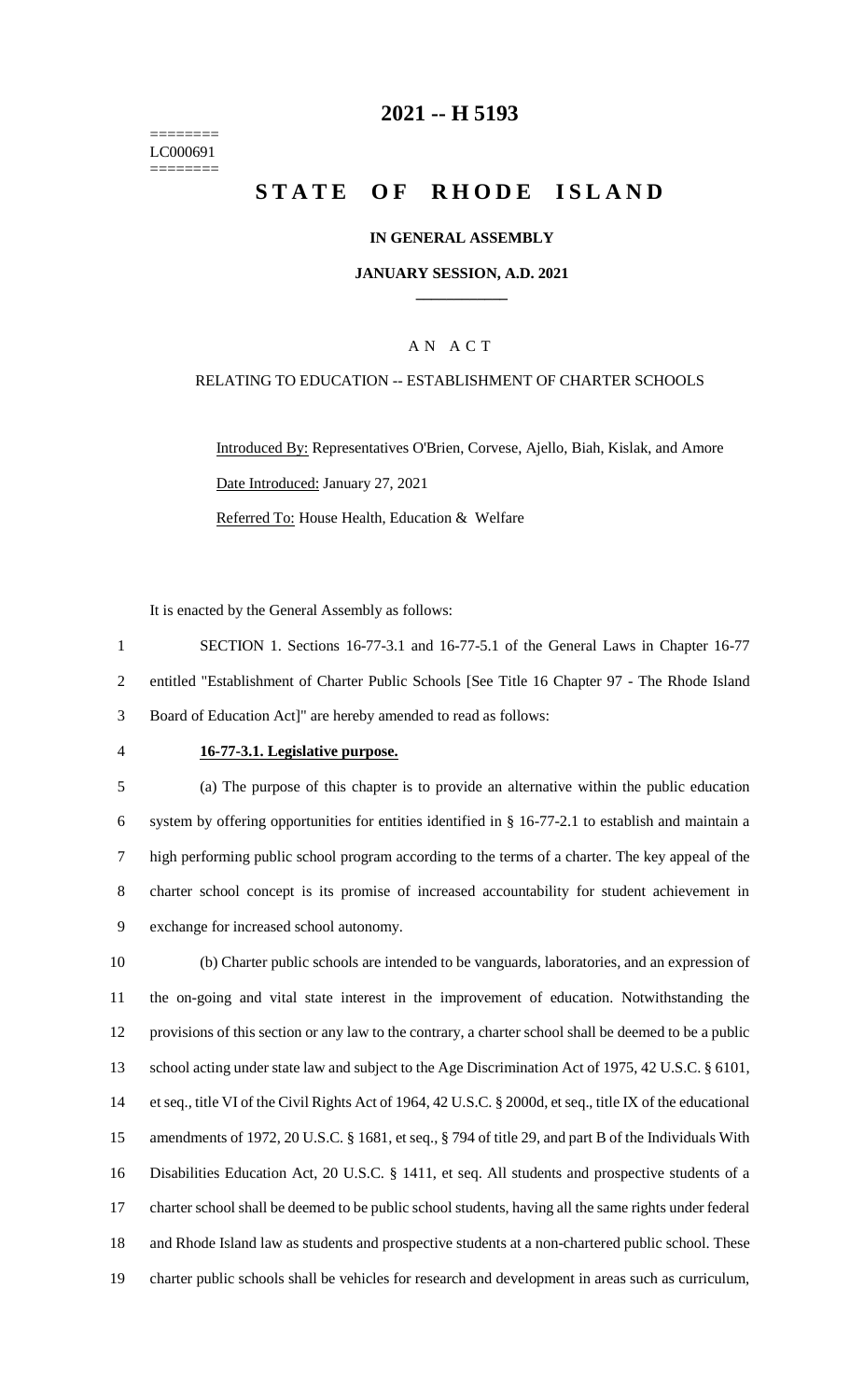pedagogy, administration, materials, facilities, governance, parent relations and involvement, social development, instructor's and administrator's responsibilities, working conditions, student performance and fiscal accountability. It is the intent of the general assembly to create within the public school system vehicles for innovative learning opportunities to be utilized and evaluated in pilot projects. The provisions of this chapter are to be interpreted liberally to support the purposes set forth in this chapter and to advance a renewed commitment by the state to the mission, goals, and diversity of public education.

 (c) It is the intent of the general assembly to provide opportunities for teachers, parents, pupils, and community members to establish and maintain public schools that operate independently as a method to accomplish all of the following:

 (1) Improve pupil learning by creating schools with rigorous academic standards in all basic areas of instruction for high pupil performance;

 (2) Increase learning opportunities for all pupils, with special emphasis on expanded learning experiences for pupils who are identified as educationally disadvantaged and at-risk;

(3) Encourage the use of innovative teaching methods;

 (4) Create opportunities for teachers, including the opportunity to be responsible for the learning program at the school site;

 (5) Provide parents and pupils with expanded choices in the types of educational opportunities that are available within the public school system;

 (6) Hold the schools established under this chapter accountable for meeting publicly promulgated, measurable, state and charter-based pupil academic results, and provide the schools with a method to implement performance-based and/or other student-based accountability systems, while providing a means to restrict the expansion of ineffective charter public schools; and

(7) Encourage parental and community involvement with public schools.

 (d) No private or parochial schools shall be eligible for charter public school status, nor shall a charter public school be affiliated in any way with a sectarian school or religious institution. Any charter public school authorized by this chapter shall be nonsectarian and nonreligious in its programs, admissions policies, employment practices, and all other operations. The board of regents shall not approve a charter to a school whose overall operation or education program is managed by a for profit entity.

 (e) The commissioner is empowered to promulgate rules and regulations consistent with this chapter, in conformance with chapter 35 of title 42, for the creation and operation of charter public schools. These rules and regulations shall set forth the process for rescission of state approval of a charter public school, including appropriate protections to ensure the continued provision of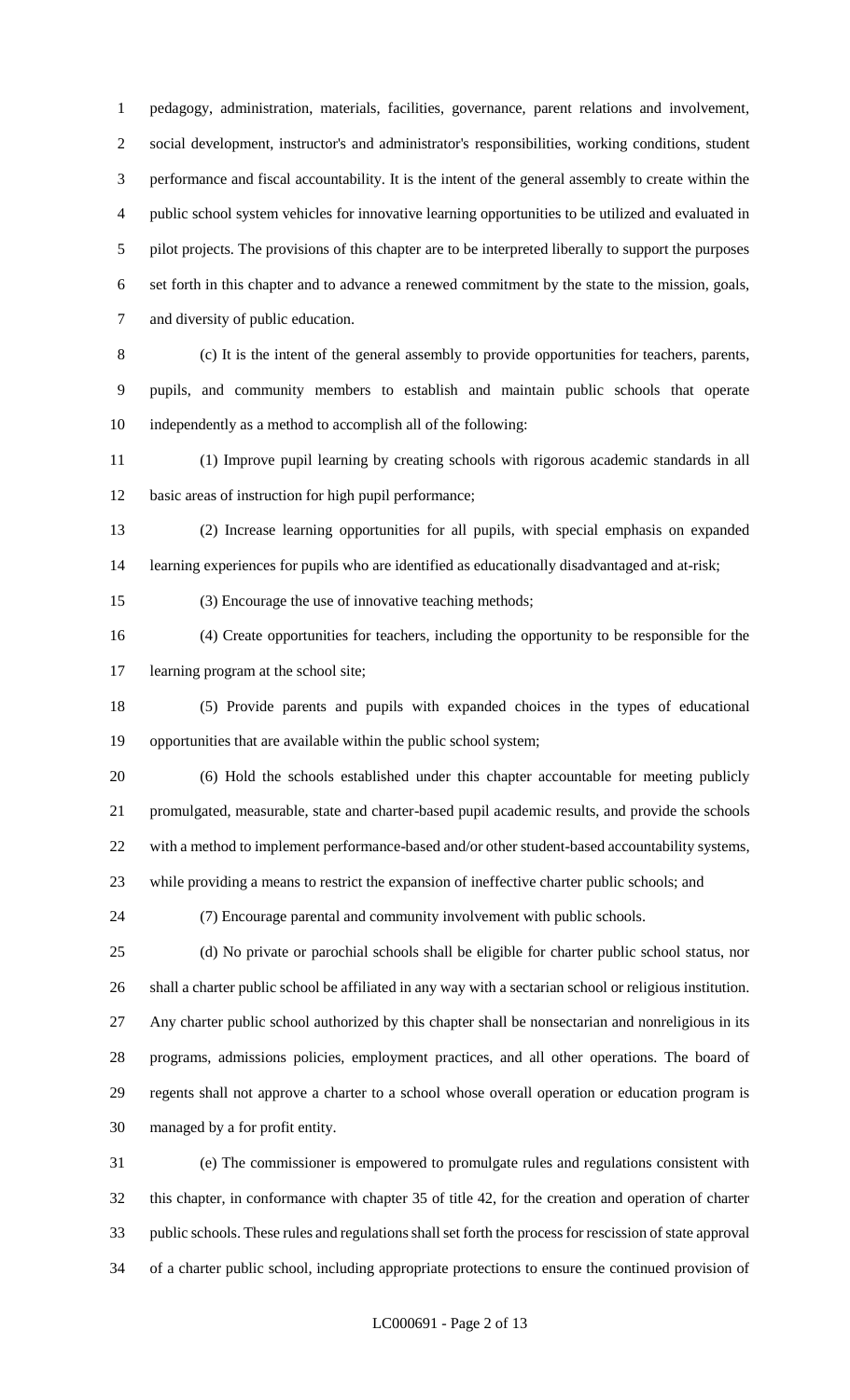education services to the students of the charter public school whose charter is rescinded.

 (f) All charter public schools shall adhere to financial record keeping, reporting, auditing requirements, and procedures as required by the Rhode Island department of education and in accordance with federal and state laws and regulations.

 (g) No more than thirty-five (35) charters shall be granted. At least one-half (1/2) of the total number of charter public schools in the state shall be reserved for charter school applications which are designed to increase the educational opportunities for at-risk pupils.

 (h) The council on elementary and secondary education shall not grant preliminary approval or final approval for the creation or expansion of any district charter school, independent 10 charter school or mayoral academy charter school to begin operation in the 2021-2022, 2022-2023, 11 or 2023-2024 school years.

## **16-77-5.1. Oversight by commissioner.**

 (a) Individuals or groups may complain to a charter public school's governing body concerning any claimed violation of the provisions of this chapter by the school. If, after presenting their complaint to the governing body, the individuals or groups believe their complaint has not been adequately addressed, they may submit their complaint to the commissioner who shall hear and decide the issue pursuant to §§ 16-39-1 and 16-39-2.

 (b) Charter public school approval for establishment or continuation shall be for up to a five-year (5) period. In either case, council on elementary and secondary education approval is required.

 (c) Local, written support shall be required for a proposed charter that is a network charter school as defined herein. "Written support" means a resolution or ordinance granted by the town or city council for each proposed sending district where the council considers the fiscal and educational welfare of the municipality and students after at least one public hearing.

 (d) A charter public school, as defined in § 16-77-2.1, shall be considered a network charter school if the charter public school encompasses, or will encompass, elementary and secondary schools or multiple elementary or multiple secondary schools.

 (e) Charter public schools, as defined in § 16-77-2.1(4) and authorized as of the effective date of this act [July 13, 2016], shall be exempt from subsection (c) of this section and shall not require local, written support under subsection (c) for any proposed expansion or charter renewal.

 (f) A proposed charter, or amendment to a charter for expansion, may proceed through the approval process by removing districts that have not provided written support, in accordance with this section, from the catchment area and may be approved with the remaining districts in the catchment area, provided that the application satisfies the requirements of regulations and law.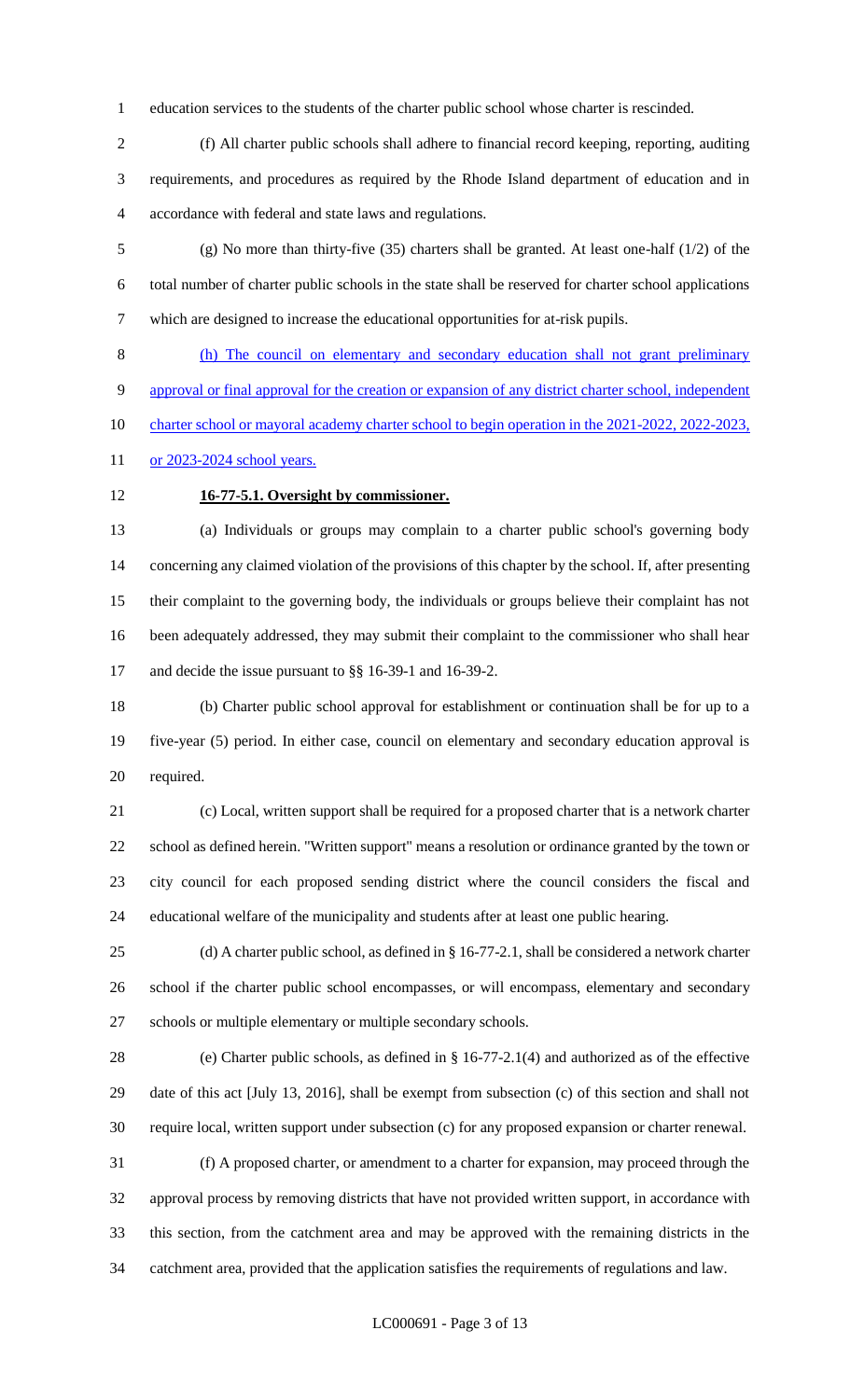However, the charter may be revoked at any time if the school:

(1) Materially violates provisions contained in the charter;

(2) Fails to meet or pursue the educational objectives contained in the charter;

(3) Fails to comply with fiscal accountability procedures as specified in the charter;

 (4) Violates provisions of law that have not been granted variance by the council on elementary and secondary education; or

 (5) After three (3) consecutive years of operation, is not a "high-performing charter school," defined as a charter public school that has demonstrated overall success, including: (i) Substantial progress in improving student achievement; and (ii) The management and leadership necessary to establish a thriving, financially viable charter public school.

 (g) After denying, or prior to non-renewing or revoking a charter, the department of elementary and secondary education will hold a hearing on the issues in controversy under § 16- 39-1.

(h) The establishment of new charter public schools shall be contingent upon state approval

15 and appropriation. The state shall not approve or appropriate funding to any new charter school or

16 to expand any existing charter school that had not been approved by the council on elementary and

17 secondary education prior to July 1, 2020 for the fiscal year of 2021-2022, fiscal year 2022-2023

18 or fiscal year 2023-2024.

 SECTION 2. Section 16-77.2-2 of the General Laws in Chapter 16-77.2 entitled "District 20 Charter School [See Title 16 Chapter 97 - The Rhode Island Board of Education Act]" is hereby amended to read as follows:

### **16-77.2-2. Procedure for creation of district charter schools.**

 (a) Any persons or entities eligible to establish a district charter school may submit a proposed charter to the commissioner and the school committee of the district where the district charter school is to be located. The proposed charter shall:

 (1) Be submitted to the commissioner and to the school committee of the district where the district charter school is to be located no later than December 1st of the school year before the school year in which the district charter school is to be established;

 (2) Describe a plan for education, including the mission, objective, method of providing a basic education, measurable student academic goals that the district charter school will meet, and process for improving student learning and fulfilling the charter and fulfilling state and national educational goals and standards;

 (3) Provide a minimum of one hundred eighty (180) days of instruction to students per year;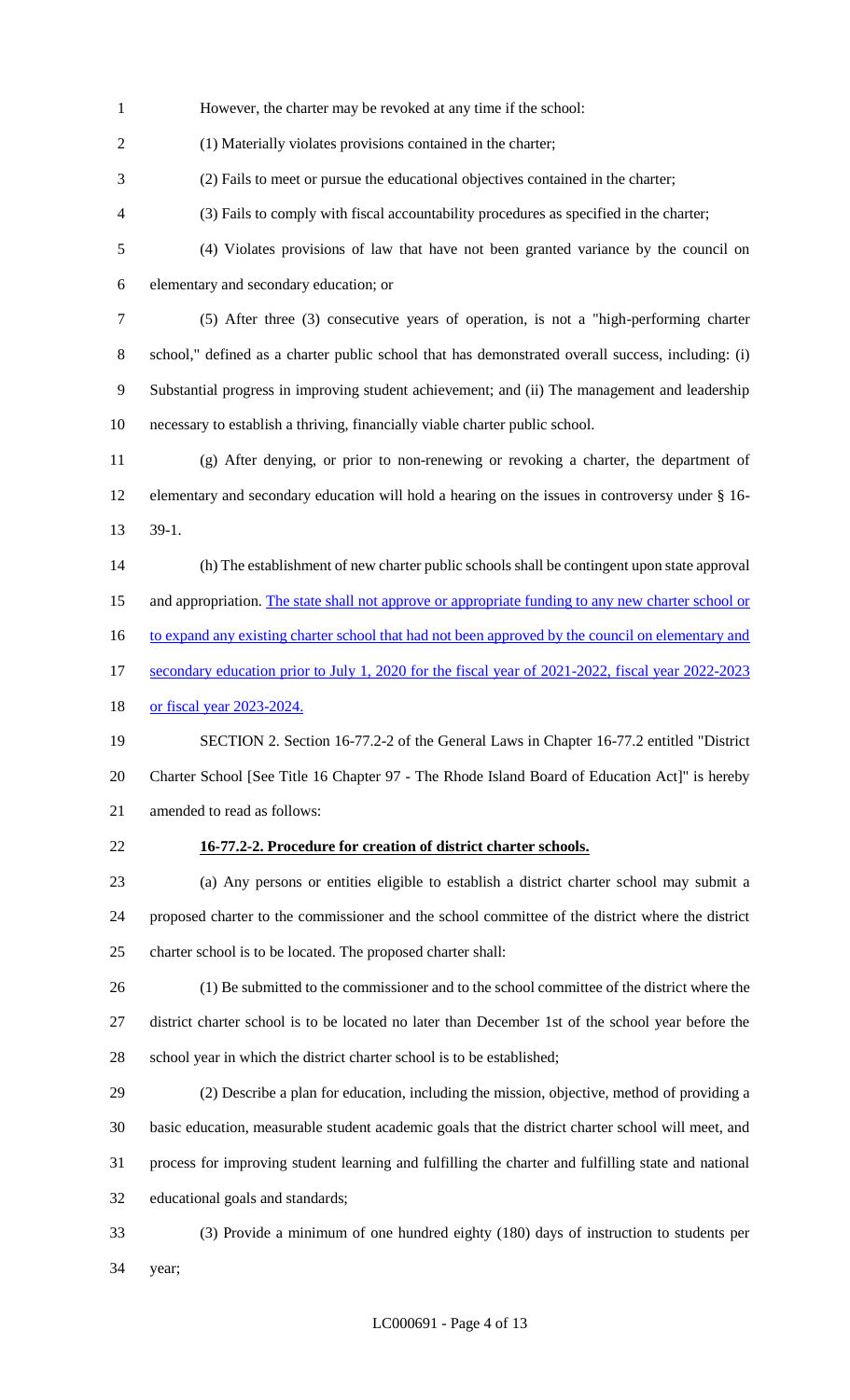(4) Indicate performance criteria that will be used to measure student learning and to comply with the charter, state, and national educational goals and standards;

 (5) Include an agreement to provide a yearly report to parents, the community, the school committee of the district where the district charter school is to be located, and the commissioner, which indicates the progress made by the district charter school during the previous year in meeting the charter objectives;

 (6) Present a plan for the governance, administration, and operation of the district charter school, including the manner in which the governing board of the school will be chosen, the nature and extent of parental, professional educator, and community involvement in the governance and operation of the district charter school, and the means of ensuring accountability to the commissioner, the school district of the district where the district charter school is to be located, and the board of regents;

 (7) Identify the building that will house the district charter school and from whom and under what terms and conditions it is to be provided;

 (8) Describe what support services will be provided by the school district and under what terms and conditions those services are to be provided, and describe what support services the district charter school will obtain directly from third-parties and, to the extent known, under what terms and conditions those services are to be provided;

 (9) Explain the procedures that will be followed to ensure the health and safety of pupils and staff;

 (10) Describe enrollment procedures including the permissible criteria for admission in accordance with applicable state and federal law, along with a policy or policies that outline outreach and recruitment programs to encourage the enrollment of a diverse student population;

(11) Explain the student discipline procedures;

 (12) Explain the relationship that will exist between the proposed district charter school and its employees, including the terms and conditions of employment and the qualifications that the employees must meet. Teachers and administrators in district charter schools must be certified pursuant to state law and regulation. Teachers and administrators in district charter schools shall be entitled to prevailing wages and benefits as enjoyed by other public school teachers and administrators within the school district where the district charter school is to be located and to the state teachers' retirement system under chapter 8 of title 36. Employment in a district charter school shall be considered "service" as that term is defined in chapter 16 of this title. All employees and prospective employees of a district charter school shall be deemed to be public school employees, having the same rights, including retirement, under Rhode Island and federal law as employees and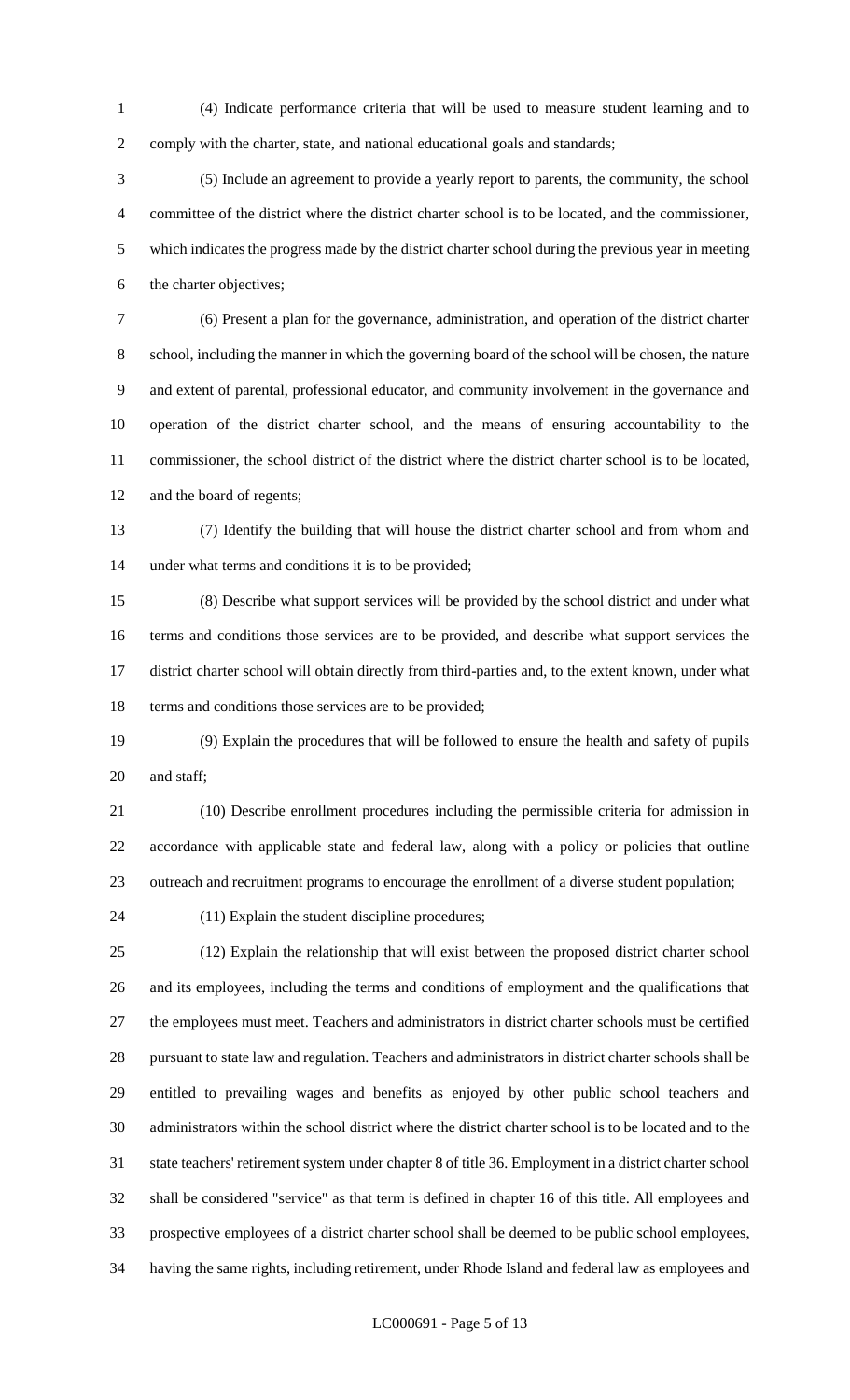prospective employees at a non-chartered public school.

 (13) Identify with particularity the state statutes, state regulations, and school district rules from which variances are sought in order to facilitate operation of the district charter school. Explain the reasons for each variance and the alternative method by which the concern that gave rise to the regulation or provision will be addressed;

 (14) The proposed charter shall set forth those provisions of the collective bargaining agreement which will not be applicable to that district charter school subject to agreement by the parties to the collectively bargaining agreement;

 (15) Provide a financial plan including a proposed budget for the term of the charter, and an annual audit of the financial and administrative operations of the district charter school, and the manner in which the funds allocated to the district charter school will be managed and disbursed;

 (16) Provide procedures by which teaching personnel and parents can legally challenge decisions of the governing board of the school which do not conform to the school's charter; and

(17) Provide a copy of the proposed bylaws of the district charter school.

 (b) In those instances where a charter is being sought for an existing public school, the proposed charter must receive the affirmative votes of two-thirds (2/3) of the teachers assigned to the school prior to implementation. If approved by the faculty, the proposed charter shall be voted on by the parents or legal guardians of each student assigned to the school, with one vote being cast for each student. To be adopted by the parents, the proposed charter must receive the affirmative votes of parents or legal guardians representing a majority of all the students assigned to the school.

 (c) In those instances where a charter is being sought for a newly created district charter school, the proposed charter must receive the affirmative support of a number of certified teachers employed within the school district where the district charter school is to be located at least equal to two-thirds (2/3) of the number of teachers that will be required to staff the proposed district charter school. The teachers who affirmatively support the proposed charter must state their desire to transfer to the district charter school, once established, and to teach under the terms of the charter. To demonstrate parental support within the school district, the charter must receive the affirmative support of parents or legal guardians representing a number of students currently enrolled in the school district equal to at least one-half (1/2) of the number of students who would be needed to attend the proposed district charter school. The parents or guardians must state their desire to have their children transfer to the district charter school, once established, and to be educated under the terms of the charter. The charter may then be presented by the commissioner to the board of regents for its approval. The charter shall set forth those provisions of state statute, regulation, and school district rules which will not be applicable to that district charter school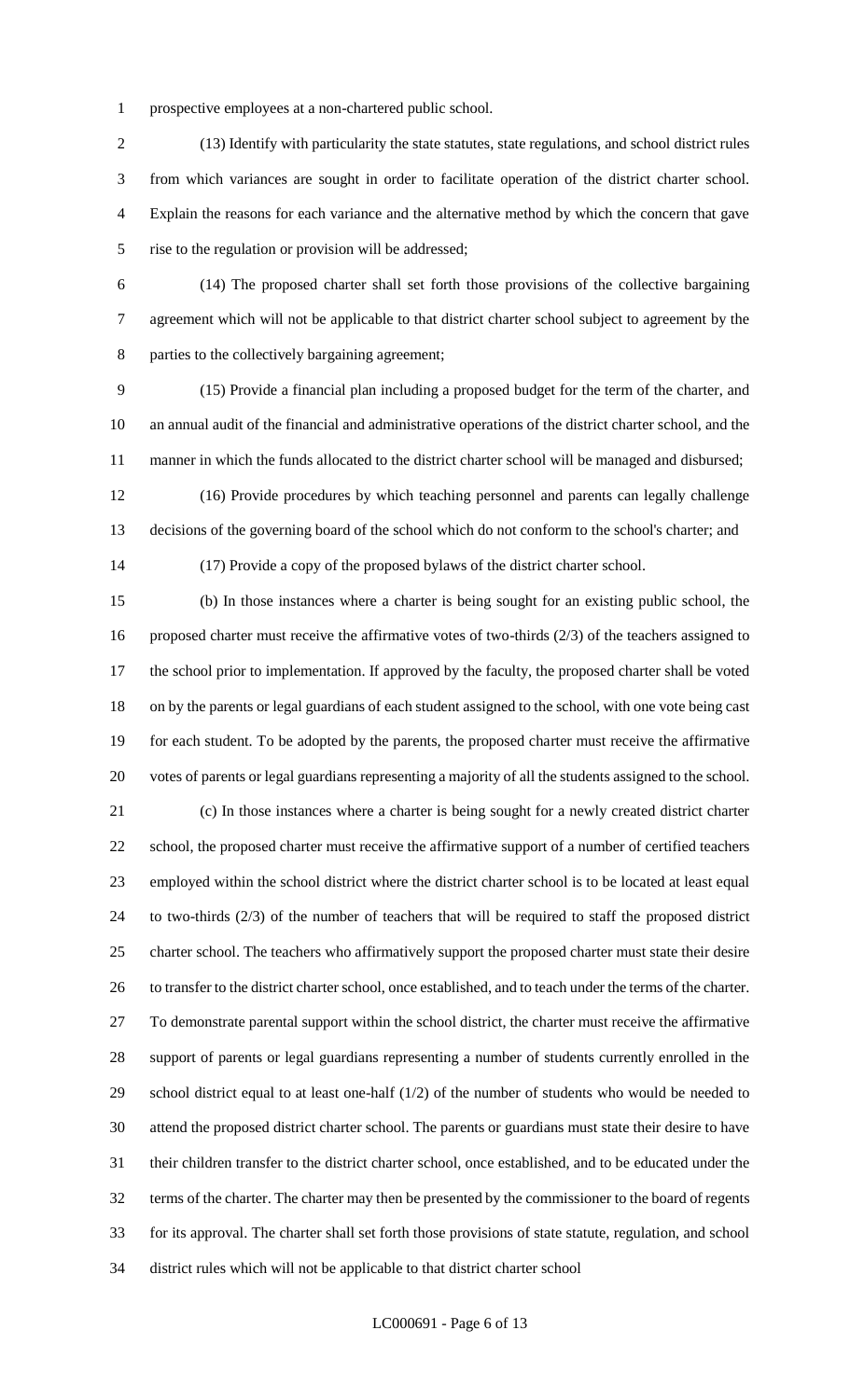(d) By approval of the charter upon the recommendation of the commissioner, the board of regents will be deemed to have authorized all necessary variances from law and regulation enumerated in the charter. Should the need for relief from the operation of additional provisions of law and/or contract become apparent subsequent to implementation of the charter, a variance may be obtained by an affirmative vote of two-thirds (2/3) of the teachers then assigned to the school, agreement by all parties to the collective bargaining agreement and by an affirmative vote of the board of regents upon a recommendation of the commissioner.

 (e) The council on elementary and secondary education shall not grant preliminary approval or final approval for the creation or expansion of any district charter school to begin operation in the 2021-2022, 2022-2023, or 2023-2024 school years.

 SECTION 3. Section 16-77.3-2 of the General Laws in Chapter 16-77.3 entitled "Independent Charter Schools [See Title 16 Chapter 97 - The Rhode Island Board of Education Act]" is hereby amended to read as follows:

#### **16-77.3-2. Procedure for creation and expansion of independent charter schools.**

 (a) Any persons or entities eligible to establish an independent charter public school may submit a proposed charter, or an amendment to a charter for an expansion, to the commissioner. For purposes of this chapter, "expansion" shall be an increase in total enrollment; an increase in the grade levels previously authorized in the charter, or the addition of a school district to the catchment area. The proposed charter shall:

 (1) Be submitted to the commissioner no later than December 1st of the school year before 21 the school year in which the independent charter school is to be established;

 (2) Describe a plan for education, including the mission, objective, method of providing a basic education, measurable student academic goals that the independent charter school will meet, and process for improving student learning and fulfilling the charter and fulfilling state and national educational goals and standards;

 (3) Provide a minimum of one hundred eighty (180) days of instruction to students per year;

 (4) Indicate performance criteria that will be used to measure student learning and to comply with the charter, state, and national educational goals and standards;

 (5) Include an agreement to provide a yearly report to parents, the community, the sending school districts, and the commissioner, that indicates the progress made by the independent charter school during the previous year in meeting the charter objectives;

 (6) Present a plan for the governance, administration, and operation of the independent charter school, including the manner in which the governing board of the school will be chosen,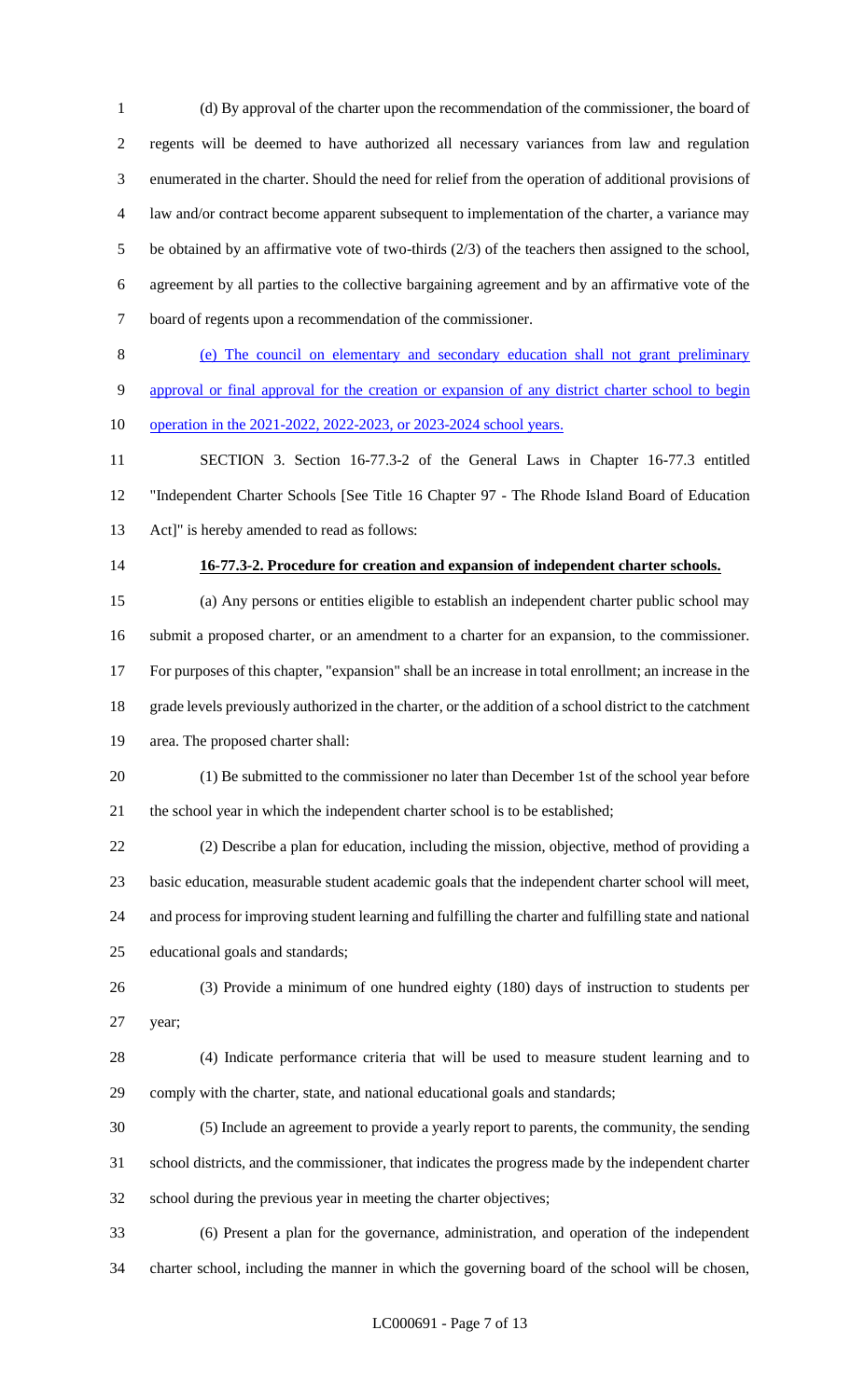the nature and extent of parental, professional educator, and community involvement in the governance and operation of the independent charter school, and the means of ensuring accountability to the commissioner, the sending school districts, and the council on elementary and secondary education;

 (7) Identify the building that will house the independent charter school and from whom, and under what terms and conditions, it is to be provided;

 (8) Describe what support services will be provided by the sending school district(s), and under what terms and conditions those services are to be provided, and describe what support services the independent charter school will obtain directly from third parties and, to the extent known, under what terms and conditions those services are to be provided;

 (9) Explain the procedures that will be followed to ensure the health and safety of pupils and staff;

 (10) Describe enrollment procedures, including the permissible criteria for admission in accordance with applicable state and federal law, along with a policy, or policies, that outline outreach and recruitment programs to encourage the enrollment of a diverse student population;

(11) Explain the student discipline procedures;

 (12) Explain the relationship that will exist between the proposed independent charter school and its employees, including the terms and conditions of employment and the qualifications that the employees must meet. Teachers and administrators in independent charter schools must be certified pursuant to state law and regulation. Teachers and administrators in independent charter schools shall be entitled to prevailing wages and benefits as enjoyed by other Rhode Island public school teachers and administrators. Employment in an independent charter school shall be considered "service" as that term is defined in chapter 16 of this title for purposes of determining the appropriate step on a salary schedule for certified personnel. Employment in an independent charter school can be considered "service" as that term is defined in chapter 16 of this title for determining status in the teachers' retirement system. All employees, and prospective employees of an independent charter school shall be deemed to be public school employees, having the same rights under Rhode Island and federal law as employees, and prospective employees at a non-chartered public school;

 (13) Identify, with particularity, the state statutes, state regulations, and sending school district(s) rules from which variances are sought in order to facilitate operation of the independent charter school. Explain the reasons for each variance and the alternative method by which the concern that gave rise to the regulation or provision will be addressed;

(14) Provide a financial plan, including a proposed budget for the term of the charter, and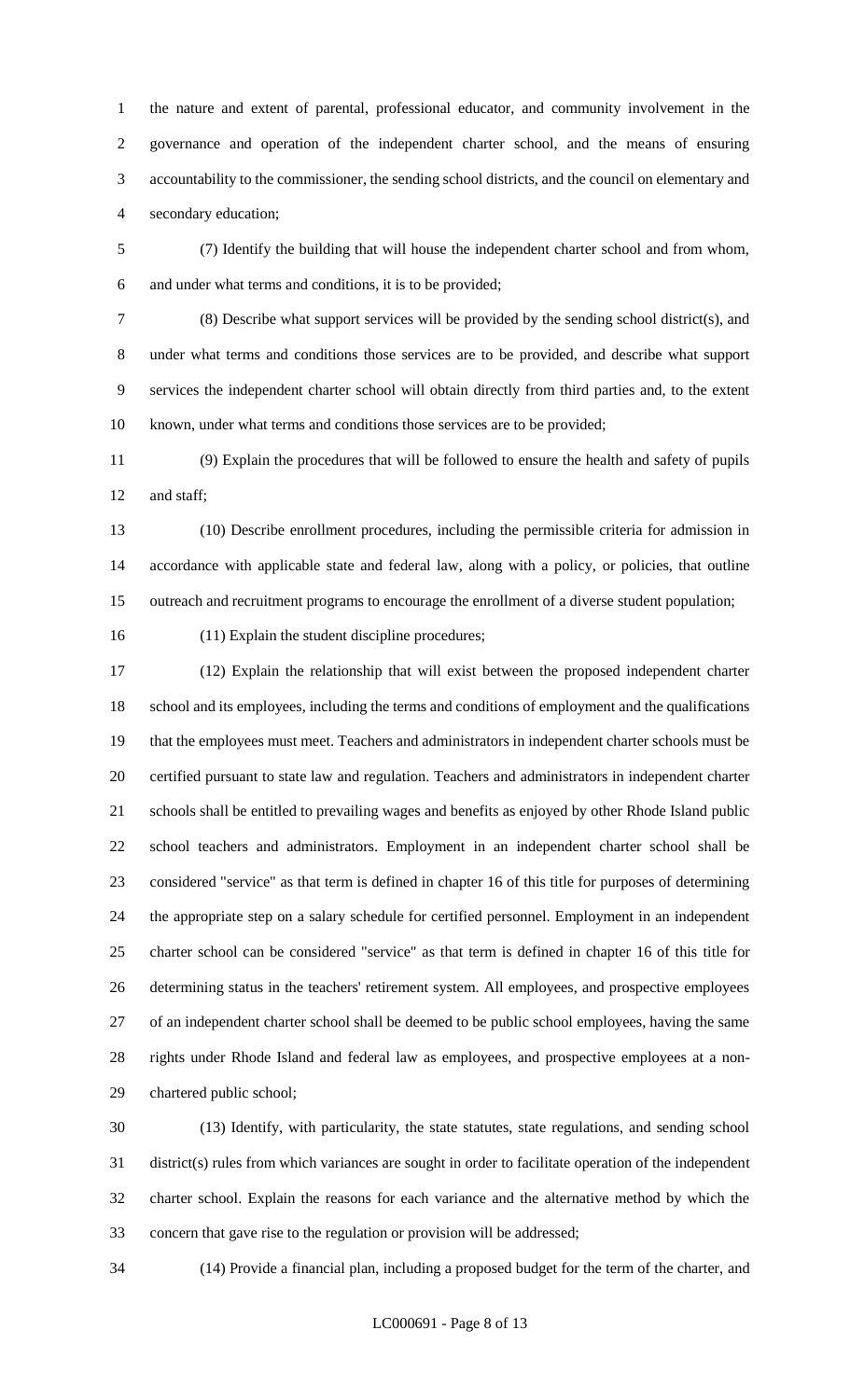an annual audit of the financial and administrative operations of the independent charter school, and the manner in which the funds allocated to the independent charter school will be managed and disbursed;

 (15) Provide procedures by which teaching personnel and parents can legally challenge decisions of the governing board of the school that do not conform to the school's charter;

(16) Provide a copy of the proposed bylaws of the independent charter school; and

 (17) Provide written support from town or city council(s) in the proposed catchment area if required pursuant to § 16-77-5.1.

 (b) Any nonprofit organization that seeks to establish an independent charter school must submit its financial records and financial plan for operating the school to the auditor general, who shall review the records, the financial plan, and the financial integrity of the organization. At the time of submission of a proposed charter, the financial records and financial recordkeeping system of the nonprofit organization and the proposed financial plan for the independent charter school shall be reviewed by the auditor general and the auditor general shall, while the proposed charter is being considered for preliminary approval by the council on elementary and secondary education, provide an initial determination to the council on elementary and secondary education, the commissioner, and the speaker of the house of representatives and the president of the senate indicating that the auditor general is satisfied that the nonprofit organization is financially responsible. Final approval for operation of the independent charter school shall not be granted by the council on elementary and secondary education until the auditor general has approved the financial plan and financial-record keeping system and is satisfied that the nonprofit organization is financially responsible. The auditor general shall notify the council on elementary and secondary education, the commissioner, the president of the senate, and the speaker of the house of representatives of the findings. During the year immediately preceding the September in which the independent charter school is to begin operation, the charter applicant shall make any additional submissions to the auditor general prescribed by the auditor general in the initial determination. Additional submissions during the year prior to the September in which the independent charter school is to begin operation shall include, but not be limited to evidence submitted to the auditor general, not later than June 1st prior to the opening of the independent charter school, of the existence of an agreement, option for lease or purchase, lease agreement, or purchase agreement, contingent upon general assembly funding, for a facility in which the independent charter school will operate in its first year of operation. The auditor general shall have the authority to review independent charter schools affiliated with nonprofit organizations on an annual basis or require the school to have an annual, certified audit in accordance with the same federal and state standards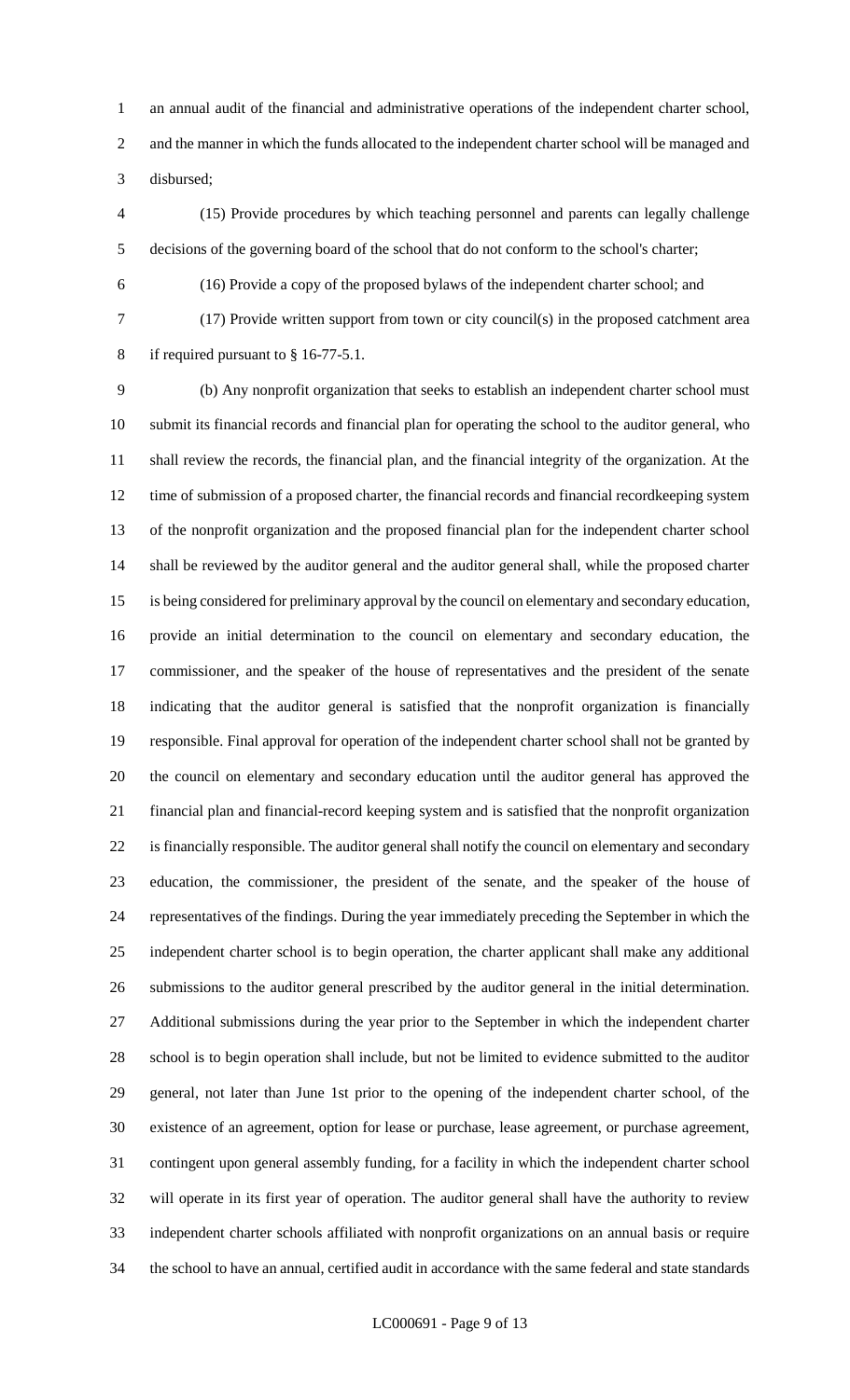that are applicable to local public school districts. If, as a result of any annual audit, the auditor general believes there are financial irregularities, the auditor general shall withdraw the original approval and the council on elementary and secondary education shall withdraw its approval for the independent charter school to continue operation.

 (c) The council on elementary and secondary education shall not grant preliminary approval or final approval for the creation or expansion of any independent charter school to begin operation in the 2021-2022, 2022-2023, or 2023-2024 school years.

 SECTION 4. Section 16-77.4-2 of the General Laws in Chapter 16-77.4 entitled "Mayoral Academies [See Title 16 Chapter 97 - The Rhode Island Board of Education Act]" is hereby amended to read as follows:

## **16-77.4-2. Procedure for creation and expansion of a mayoral academy.**

 (a) Any persons or entities eligible to establish a mayoral academy may submit a proposed charter, or an amendment to a charter for an expansion, to the commissioner. For purposes of this chapter, "expansion" shall be an increase in total enrollment; an increase in the grade levels previously authorized in the charter; or the addition of a school district to the catchment area. The proposed charter shall:

 (1) Be submitted to the commissioner no later than December 1st of the school year before the school year in which the mayoral academy is to be established;

 (2) Describe a plan for education, including the mission, objective, method of providing a basic education, measurable student academic goals that the mayoral academy will meet, and process for improving student learning and fulfilling the charter and fulfilling state and national educational goals and standards;

 (3) Provide a minimum of one hundred eighty (180) days of instruction to students per year;

 (4) Indicate performance criteria that will be used to measure student learning and to comply with the charter, state, and national educational goals and standards;

 (5) Include an agreement to provide a yearly report to parents, the community, the school committee of the sending districts, and the commissioner, that indicates the progress made by the mayoral academy during the previous year in meeting the charter objectives;

 (6) Present a plan for the governance, administration, and operation of the mayoral academy, including the manner in which the governing board of the school will be chosen, the nature and extent of parental, professional educator, and community involvement in the governance and operation of the mayoral academy, and the means of ensuring accountability to the commissioner, the sending school district(s), and the council on elementary and secondary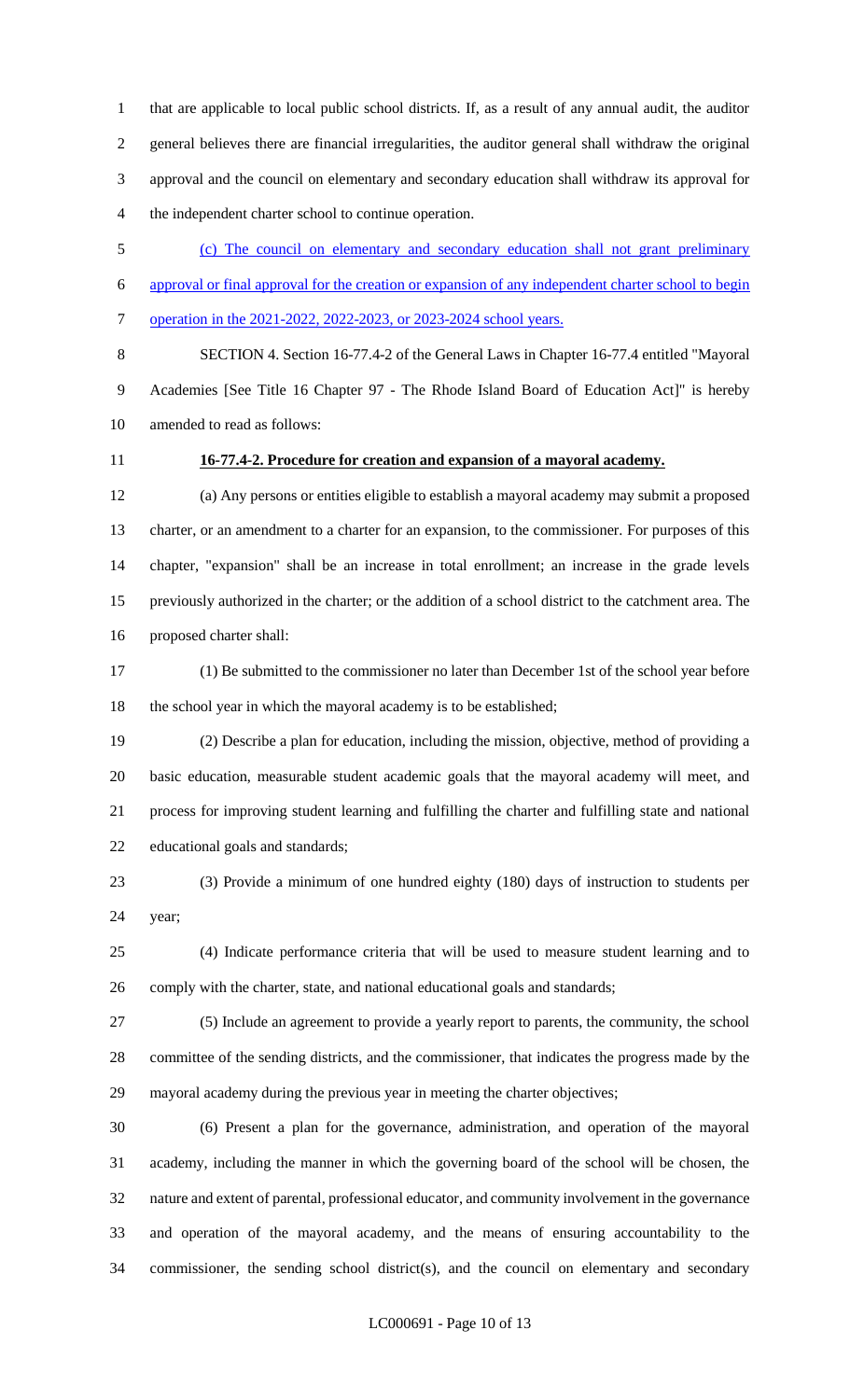education;

 (7) Identify the building that will house the mayoral academy and from whom and under what terms and conditions it is to be provided;

 (8) Describe what support services will be provided by the sending school district(s) and under what terms and conditions those services are to be provided, and describe what support services the mayoral academy will obtain directly from third parties and, to the extent known, under what terms and conditions those services are to be provided;

 (9) Explain the procedures that will be followed to ensure the health and safety of pupils and staff;

 (10) Describe enrollment procedures, including the permissible criteria for admission in accordance with applicable state and federal law, along with a policy, or policies, that outline outreach and recruitment programs to encourage the enrollment of a diverse student population;

(11) Explain the student discipline procedures;

 (12) Explain the relationship that will exist between the proposed mayoral academy and its employees, including the terms and conditions of employment and the qualifications that the employees must meet. Teachers and administrators in mayoral academies must be certified pursuant to state law and regulation.

 (13) Each mayoral academy established pursuant to this chapter may, by written notice to the commissioner of elementary and secondary education, elect to have this subsection apply (or not apply) to its teachers, administrators, and employees:

 (i) Teachers and administrators in a mayoral academy shall be entitled to prevailing wages and benefits as enjoyed by other public school teachers and administrators;

 (ii) Teachers and administrators in a mayoral academy shall be entitled to participate in the state teachers' retirement system under chapter 8 of title 36;

 (iii) Employment in a mayoral academy shall be considered "service" as that term is defined in chapter 16 of this title.

 (14) Identify, with particularity, the state laws, state regulations, and school district rules from which variances are sought in order to facilitate operation of the mayoral academy. Explain the reasons for each variance and the alternative method by which the concern that gave rise to the regulation or provision will be addressed;

 (15) Provide a financial plan, including a proposed budget for the term of the charter, and an annual audit of the financial and administrative operations of the mayoral academy, and the manner in which the funds allocated to the mayoral academy will be managed and disbursed;

(16) Provide procedures by which teaching personnel and parents can legally challenge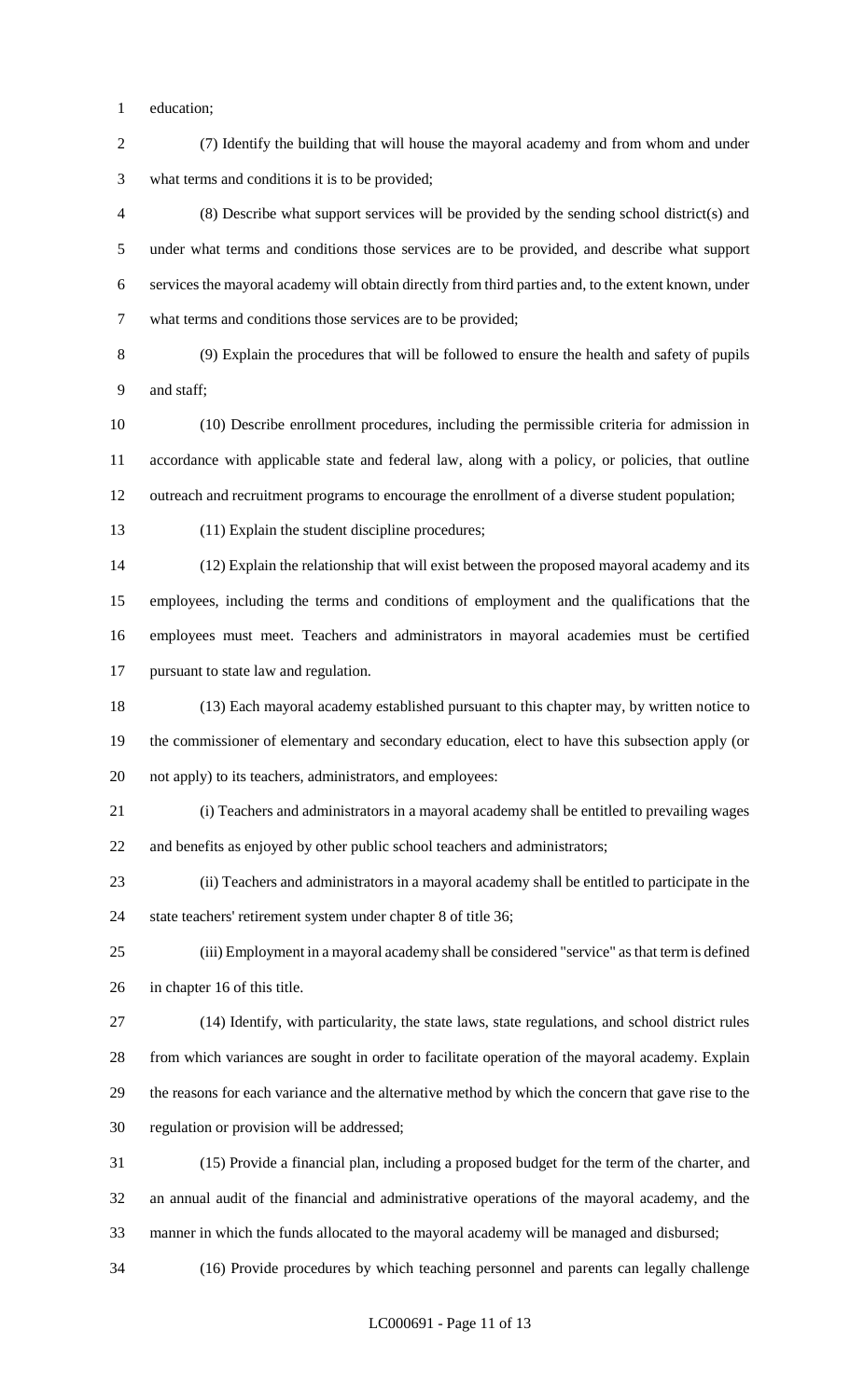- 1 decisions of the governing board of the mayoral academy that do not conform to the mayoral
- 2 academy's charter;
- 3 (17) Provide a copy of the proposed bylaws of the mayoral academy; and
- 4 (18) Provide written support from the town or city council(s) in the proposed catchment
- 5 area if required pursuant to § 16-77-5.1.
- 6 (b) The council on elementary and secondary education shall not grant preliminary
- 7 approval or final approval for the creation or expansion of any mayoral academy charter school to
- 8 begin operation in the 2021-2022, 2022-2023, or 2023-2024 school years.
- 

9 SECTION 5. This act shall take effect upon passage.

LC000691 ========

========